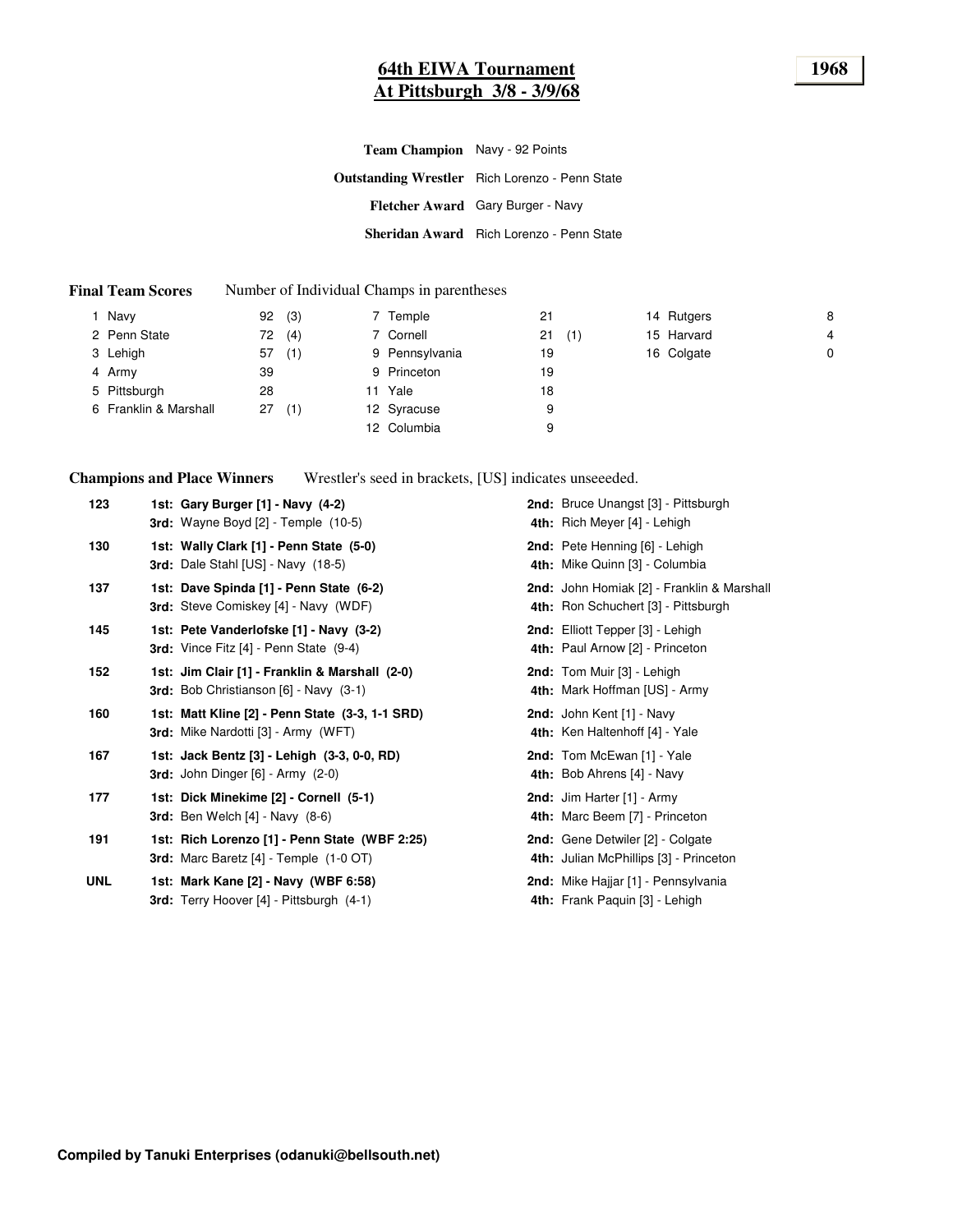#### **123 Weight Class**

| Rich Meyer, Lehigh [4]            |                            |                |                       |                              |
|-----------------------------------|----------------------------|----------------|-----------------------|------------------------------|
| Mike Atwell, Pennsylvania         | Rich Meyer 9-0             |                |                       |                              |
| Scott Patten, Army [5]            |                            |                | Rich Meyer Fall 1:42  |                              |
| Moss, Harvard                     | Scott Patten Fall 7:50     |                |                       |                              |
| Peter Detweiler, Princeton [8]    |                            |                |                       | Gary Burger 7-4              |
| James Lu, Columbia                | James Lu 7-5               |                |                       |                              |
| Gary Burger, Navy [1]             |                            |                | Gary Burger Fall 3:41 |                              |
| Bob Meldrim, Cornell              | Gary Burger Fall 6:40      |                |                       |                              |
| Wayne Boyd, Temple [2]            |                            |                |                       | Gary Burger 4-2              |
| Joe Palmieri, Syracuse            | Wayne Boyd 13-2            |                |                       |                              |
| Don Joseph, Yale [7]              |                            | Wayne Boyd 8-3 |                       |                              |
| Peter Achilles, Colgate           | Don Joseph 5-0             |                |                       |                              |
| Bruce Balmat, Penn State [6]      |                            |                |                       | Bruce Unangst 4-2            |
| Carl Barlett, Franklin & Marshall | Bruce Balmat 3-0           |                |                       |                              |
| Bruce Unangst, Pittsburgh [3]     |                            |                | Bruce Unangst 14-3    |                              |
| Bob Ray, Rutgers                  | Bruce Unangst 13-1         |                |                       |                              |
|                                   | <b>Consolation Bracket</b> |                |                       |                              |
|                                   | <b>Bob Meldrim</b>         |                |                       |                              |
|                                   |                            |                | Bob Meldrim 1-0       |                              |
|                                   |                            |                |                       | Rich Meyer 5-0               |
|                                   |                            |                | <b>Rich Meyer</b>     |                              |
|                                   | James Lu                   |                |                       |                              |
|                                   |                            |                |                       | Third Place: Wayne Boyd 10-5 |
|                                   |                            |                |                       |                              |

| Bob Ray             |                   |                 |
|---------------------|-------------------|-----------------|
|                     | Bruce Balmat 15-4 |                 |
|                     |                   | Wayne Boyd 14-5 |
|                     | Wayne Boyd        |                 |
| <b>Bruce Balmat</b> |                   |                 |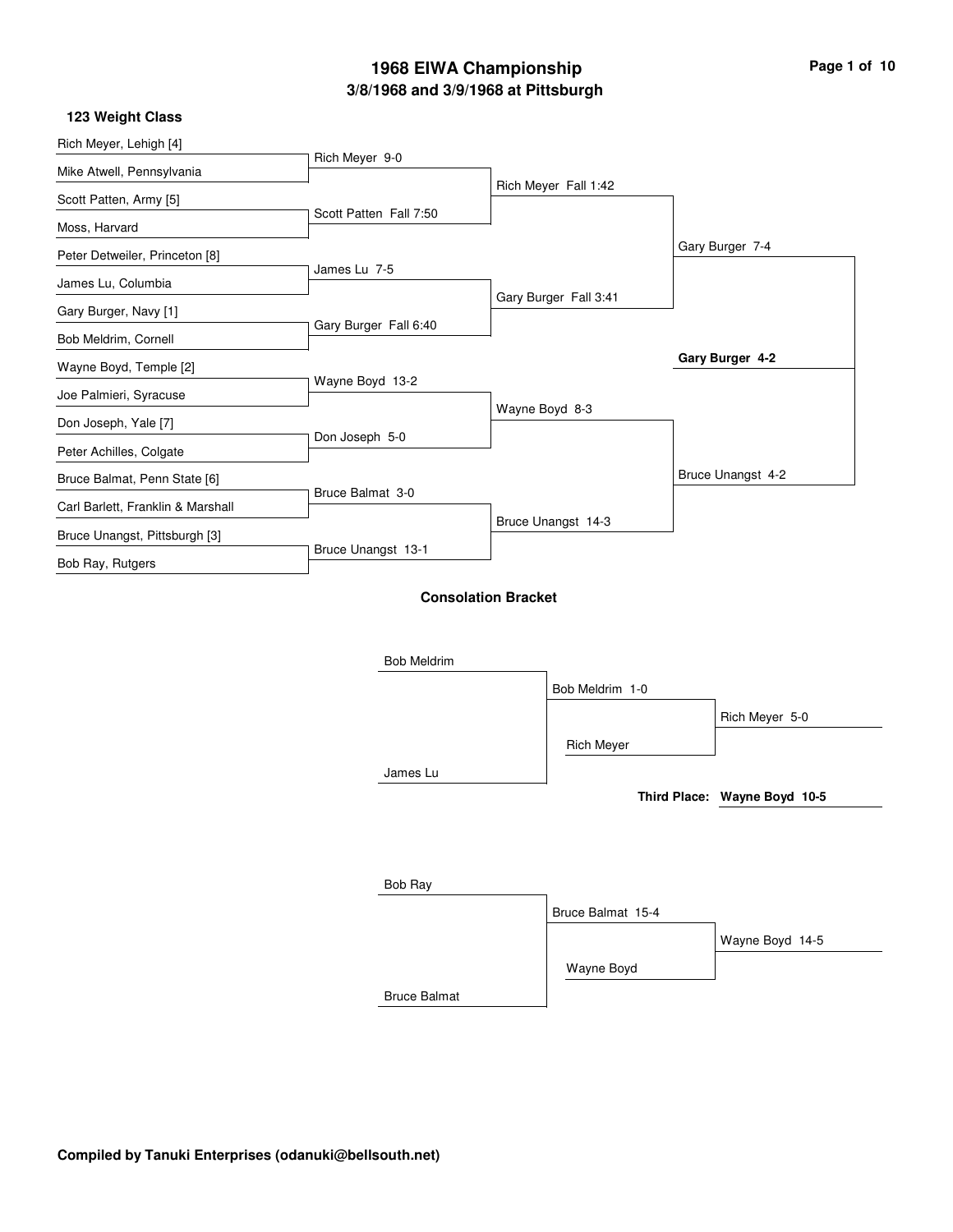| Page 2 of 10 |  |  |
|--------------|--|--|
|--------------|--|--|

#### **130 Weight Class**

| Ron White, Pennsylvania [4]     |                       |                            |                   |                              |
|---------------------------------|-----------------------|----------------------------|-------------------|------------------------------|
| Dale Stahl, Navy                | Dale Stahl Fall 3:46  |                            |                   |                              |
| Richard Shildt, Pittsburgh [5]  |                       | Dale Stahl 6-3             |                   |                              |
| Mike Peters, Syracuse           | Richard Shildt 11-4   |                            |                   |                              |
| Mike Yacco, Rutgers [8]         |                       |                            |                   | Wally Clark 5-2              |
| Mike Mullady, Army              | Mike Yacco 5-2        |                            |                   |                              |
| Wally Clark, Penn State [1]     |                       | Wally Clark 3-0            |                   |                              |
| John Weber, Yale                | Wally Clark Fall 7:35 |                            |                   |                              |
| Dave Pruzansky, Temple [2]      |                       |                            |                   | Wally Clark 5-0              |
| Bye                             | Dave Pruzansky        |                            |                   |                              |
| Dave Wright, Cornell [7]        |                       |                            | Dave Wright 9-7   |                              |
| Tom Schnoor, Harvard            | Dave Wright Fall 3:07 |                            |                   |                              |
| Pete Henning, Lehigh [6]        |                       |                            |                   | Pete Henning 12-9            |
| Mike Dieffenbeck, Princeton     | Pete Henning 9-3      |                            |                   |                              |
| Mike Quinn, Columbia [3]        |                       |                            | Pete Henning 12-5 |                              |
| Blair Ames, Franklin & Marshall | Mike Quinn Fall 3:31  |                            |                   |                              |
|                                 | John Weber            | <b>Consolation Bracket</b> |                   |                              |
|                                 |                       |                            | Mike Yacco 9-0    |                              |
|                                 |                       |                            |                   | Dale Stahl 2-0               |
|                                 |                       |                            | Dale Stahl        |                              |
|                                 | Mike Yacco            |                            |                   |                              |
|                                 |                       |                            |                   | Third Place: Dale Stahl 18-5 |
|                                 |                       |                            |                   |                              |
|                                 | Mike Dieffenbeck      |                            |                   |                              |
|                                 |                       |                            | Mike Quinn 12-9   |                              |
|                                 |                       |                            |                   | Mike Quinn 7-5               |
|                                 |                       |                            | Dave Wright       |                              |
|                                 |                       |                            |                   |                              |

Mike Quinn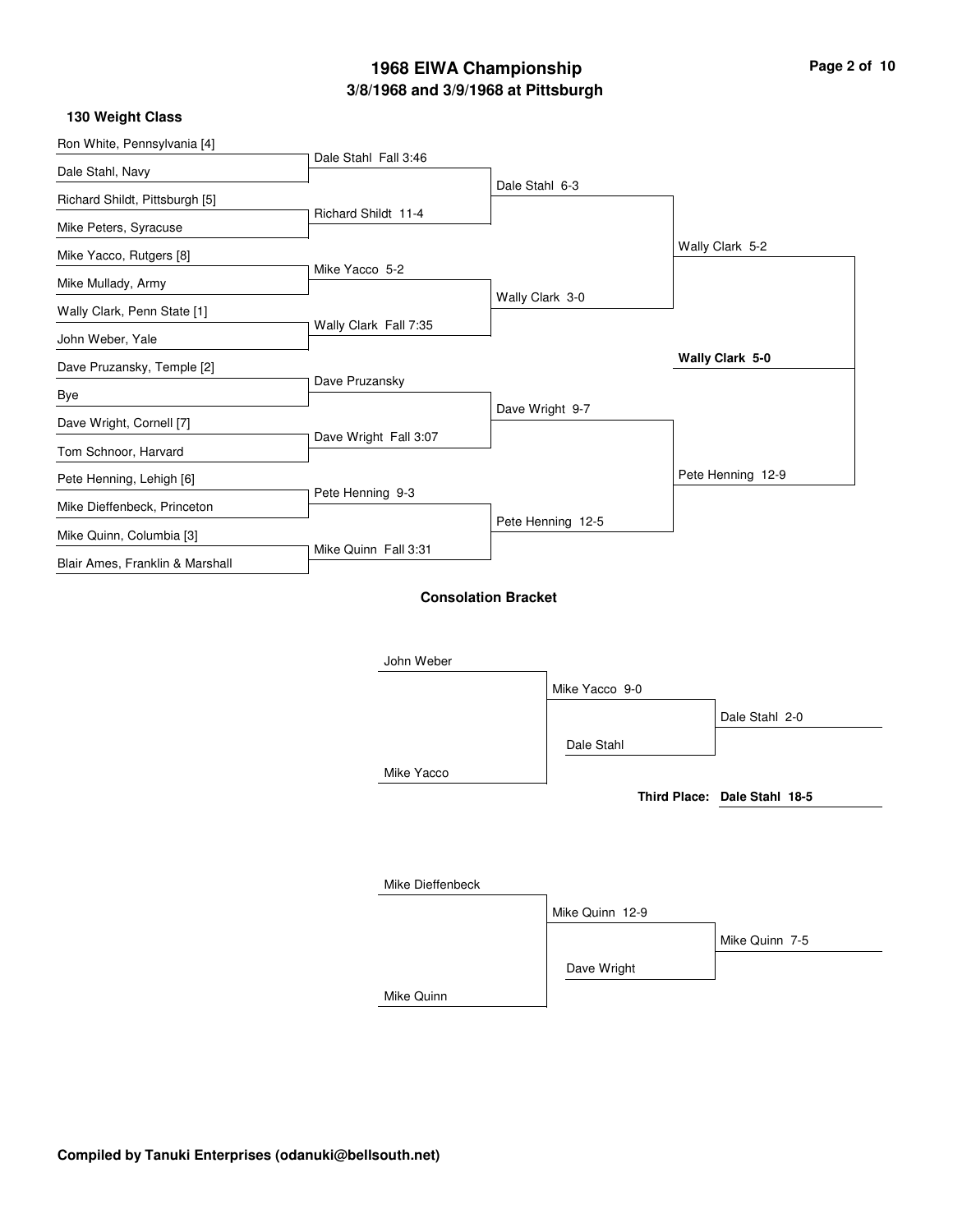**137 Weight Class**

| Steve Comiskey, Navy [4]             | Steve Comiskey Fall 2:43 |                            |                       |                                      |
|--------------------------------------|--------------------------|----------------------------|-----------------------|--------------------------------------|
| Wallach, Colgate                     |                          |                            |                       |                                      |
| John Terboss, Syracuse [5]           |                          |                            | Steve Comiskey 9-5    |                                      |
| Paul Cantinella, Harvard             | John Terboss Fall 7:05   |                            |                       |                                      |
| Victor Antes, Pennsylvania [8]       |                          |                            |                       | Dave Spinda 2-2, 1-1 RD              |
| Bill Russell, Princeton              | Victor Antes 6-2         |                            |                       |                                      |
| Dave Spinda, Penn State [1]          |                          |                            | Dave Spinda Fall 4:51 |                                      |
| Joe Frezza, Rutgers                  | Dave Spinda 6-3          |                            |                       |                                      |
| John Homiak, Franklin & Marshall [2] |                          |                            |                       | Dave Spinda 6-2                      |
| Seaver, Yale                         | John Homiak 12-0         |                            |                       |                                      |
| Bill McBeth, Army [7]                |                          |                            | John Homiak 6-2       |                                      |
| Bob Verna, Cornell                   | Bill McBeth 8-1          |                            |                       |                                      |
| Jay Leeman, Lehigh [6]               |                          |                            |                       | John Homiak 4-2                      |
|                                      | Jay Leeman 3-0           |                            |                       |                                      |
| Charles Caniff, Columbia             |                          |                            | Ron Schuchert 5-2     |                                      |
| Ron Schuchert, Pittsburgh [3]        | Ron Schuchert 11-0       |                            |                       |                                      |
| Dick Spacek, Temple                  |                          |                            |                       |                                      |
|                                      |                          | <b>Consolation Bracket</b> |                       |                                      |
|                                      |                          |                            |                       |                                      |
|                                      | <b>Victor Antes</b>      |                            |                       |                                      |
|                                      |                          |                            | Victor Antes 6-5      |                                      |
|                                      |                          |                            |                       | Steve Comiskey Fall 0:23             |
|                                      |                          |                            | Steve Comiskey        |                                      |
|                                      | Joe Frezza               |                            |                       |                                      |
|                                      |                          |                            |                       | Third Place: Steve Comiskey DFT 4:20 |
|                                      |                          |                            |                       |                                      |
|                                      |                          |                            |                       |                                      |
|                                      |                          |                            |                       |                                      |
|                                      | Seaver                   |                            |                       |                                      |

Bill McBeth Bill McBeth 8-0 Ron Schuchert Ron Schuchert 5-0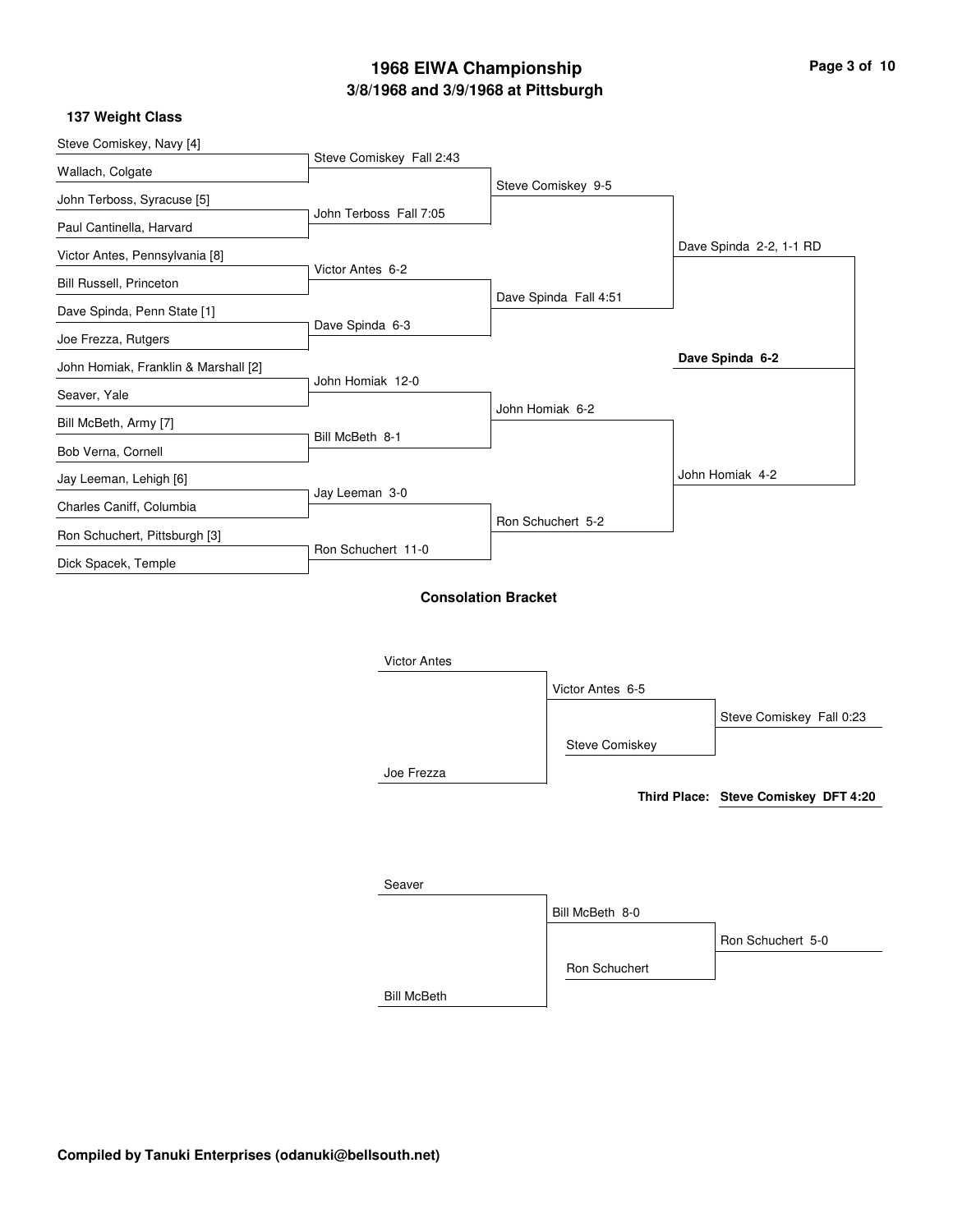|  |  | Page 4 of 10 |
|--|--|--------------|
|  |  |              |

### **145 Weight Class**

| Vince Fitz, Penn State [4]         |                       |                            |                       |                        |
|------------------------------------|-----------------------|----------------------------|-----------------------|------------------------|
| Steve Sinatra, Franklin & Marshall | Vince Fitz 2-1        |                            |                       |                        |
| Dick Levitt, Pennsylvania [5]      |                       | Vince Fitz 9-4             |                       |                        |
| Brim, Yale                         | Dick Levitt Fall 5:33 |                            |                       |                        |
| Dave Thorpe, Temple [8]            |                       |                            |                       | Pete Vanderlofske 12-5 |
| Mike Shapiro, Colgate              | Dave Thorpe Fall 7:00 |                            |                       |                        |
| Pete Vanderlofske, Navy [1]        |                       |                            | Pete Vanderlofske 8-4 |                        |
| Kelley, Army                       | Pete Vanderlofske 9-2 |                            |                       |                        |
| Paul Arnow, Princeton [2]          |                       |                            |                       | Pete Vanderlofske 3-2  |
| Larry Cuba, Pittsburgh             | Paul Arnow 10-2       |                            |                       |                        |
| Eric Greenburg, Syracuse [7]       |                       | Paul Arnow 9-2             |                       |                        |
| Carl Koenig, Cornell               | Eric Greenburg 3-2    |                            |                       |                        |
| Rob Wingate, Columbia [6]          |                       |                            |                       | Elliott Tepper 2-1     |
| Mike Brown, Rutgers                | Rob Wingate 15-8      |                            |                       |                        |
| Elliott Tepper, Lehigh [3]         |                       | Elliott Tepper 6-2         |                       |                        |
| Jeff Seder, Harvard                | Elliott Tepper 7-2    |                            |                       |                        |
|                                    |                       | <b>Consolation Bracket</b> |                       |                        |
|                                    | Kelley                |                            |                       |                        |
|                                    |                       |                            | Kelley Med FFT        |                        |

|             |                   | Vince Fitz 10-4             |
|-------------|-------------------|-----------------------------|
|             | <b>Vince Fitz</b> |                             |
| Dave Thorpe |                   |                             |
|             |                   | Third Place: Vince Fitz 9-4 |
|             |                   |                             |
|             |                   |                             |
| Jeff Seder  |                   |                             |
|             | Rob Wingate 4-1   |                             |
|             |                   | Paul Arnow Med FFT          |
|             | Paul Arnow        |                             |

Rob Wingate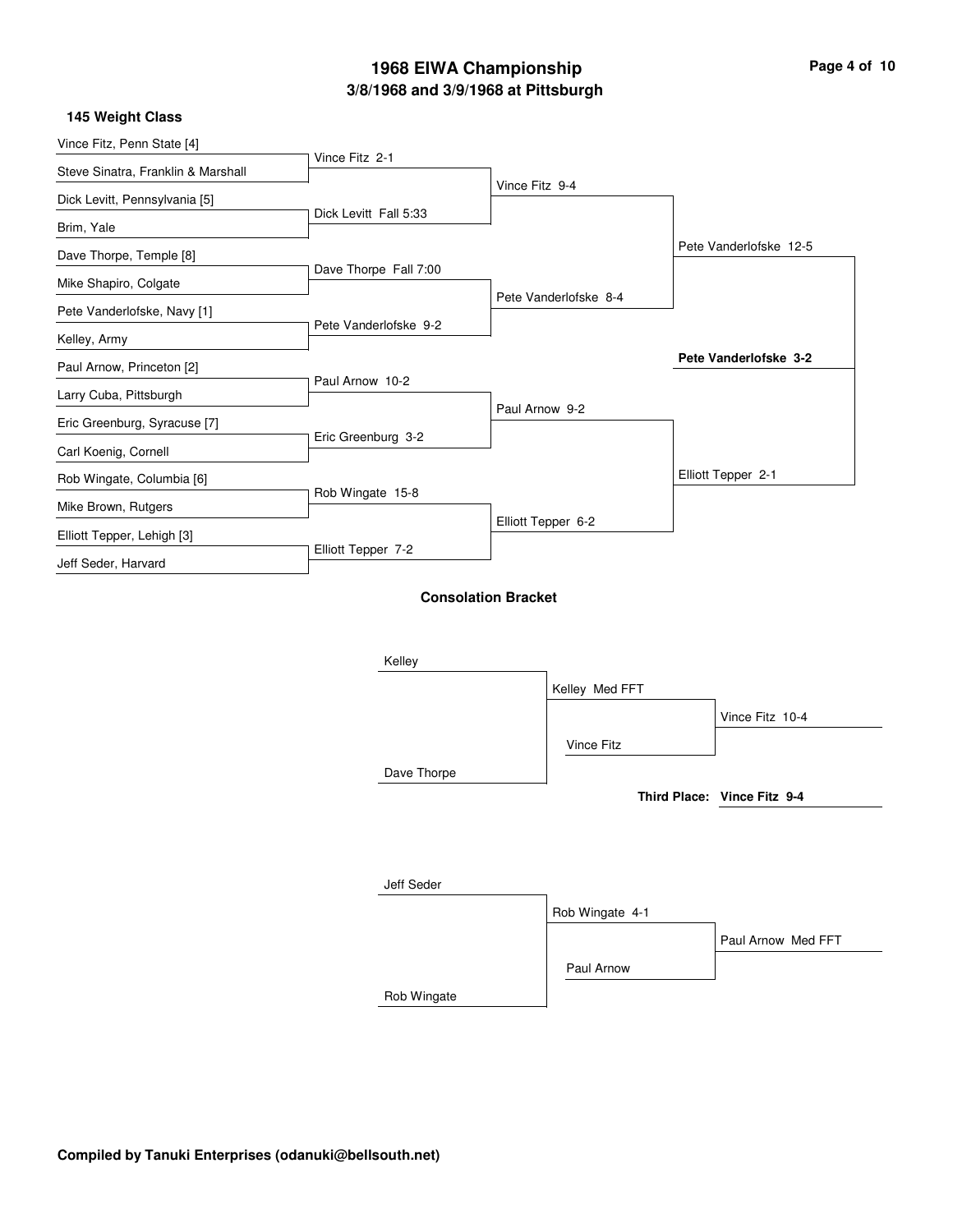### **152 Weight Class**

| Ed Olmstead, Pennsylvania [4]      |                            |                            |                    |                                   |
|------------------------------------|----------------------------|----------------------------|--------------------|-----------------------------------|
| Jim Rosell, Syracuse               | Ed Olmstead 3-0            |                            |                    |                                   |
| Clay McEldowney, Princeton [5]     |                            |                            | Mark Hoffman 6-4   |                                   |
| Mark Hoffman, Army                 | Mark Hoffman 10-5          |                            |                    |                                   |
| Jim Rhone, Pittsburgh [8]          |                            |                            |                    | Jim Clair 6-1                     |
| Bob Scheetz, Rutgers               | Jim Rhone 6-1              |                            |                    |                                   |
| Jim Clair, Franklin & Marshall [1] |                            | Jim Clair 16-5             |                    |                                   |
|                                    | Jim Clair 7-0              |                            |                    |                                   |
| Bill Zinn, Harvard                 |                            |                            |                    | Jim Clair 2-0                     |
| Steve Alexander, Temple [2]        | Steve Alexander 8-0        |                            |                    |                                   |
| Charles Mayer, Columbia            |                            |                            | Bob Abraham 2-1 OT |                                   |
| Bob Abraham, Penn State [7]        | Bob Abraham 7-1            |                            |                    |                                   |
| Art Walsh, Cornell                 |                            |                            |                    |                                   |
| Bob Christianson, Navy [6]         | Bob Christianson Fall 6:34 |                            |                    | Tom Muir 1-1, 0-0 RD              |
| Alan DeJong, Colgate               |                            |                            |                    |                                   |
| Tom Muir, Lehigh [3]               |                            | Tom Muir 3-2               |                    |                                   |
| Terry Light, Yale                  | Tom Muir 14-0              |                            |                    |                                   |
|                                    |                            | <b>Consolation Bracket</b> |                    |                                   |
|                                    | <b>Bill Zinn</b>           |                            |                    |                                   |
|                                    |                            |                            | Jim Rhone          |                                   |
|                                    |                            |                            |                    | Mark Hoffman 3-2                  |
|                                    |                            |                            | Mark Hoffman       |                                   |
|                                    | Jim Rhone                  |                            |                    |                                   |
|                                    |                            |                            |                    | Third Place: Bob Christianson 3-1 |
|                                    |                            |                            |                    |                                   |
|                                    |                            |                            |                    |                                   |

| <b>Terry Light</b>      |                      |                      |
|-------------------------|----------------------|----------------------|
|                         | Bob Christianson 8-0 |                      |
|                         |                      | Bob Christianson 7-3 |
|                         | Bob Abraham          |                      |
| <b>Bob Christianson</b> |                      |                      |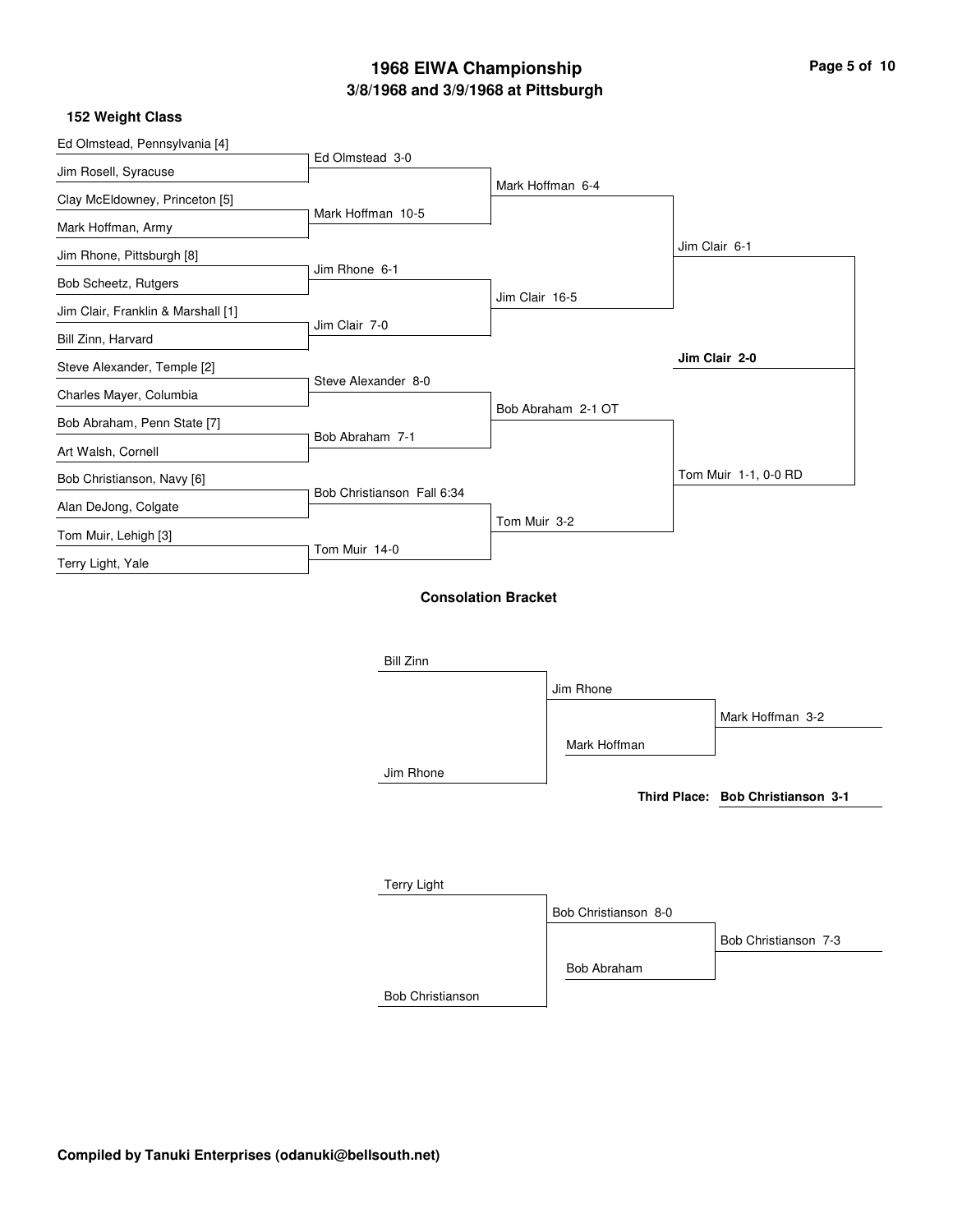Ken Haltenhoff, Yale [4] Len Berkey, Colgate George Jenkins, Temple [5] Rowley, Harvard George Bellino, Rutgers [8] Earl Trax, Pittsburgh John Kent, Navy [1] Bruce Leonard, Franklin & Marshall Matt Kline, Penn State [2] Wayne Darling, Columbia Ken Haynes, Syracuse [7] Sam Mitchell, Princeton Al Nicusanti, Lehigh [6] Bob Janovich, Pennsylvania Mike Nardotti, Army [3] John St. John, Cornell Ken Haltenhoff Fall 4:51 George Jenkins 8-4 George Bellino 7-5 John Kent Fall 2:17 Matt Kline 11-1 Ken Haynes 16-8 Al Nicusanti 11-5 Mike Nardotti 10-1 Ken Haltenhoff 11-0 John Kent 6-2 Matt Kline Fall 6:34 Mike Nardotti 5-0 John Kent 3-1 Matt Kline 5-3 **Matt Kline 3-3, 1-1 RD 160 Weight Class Consolation Bracket**

| George Bellino       |                   |                                    |
|----------------------|-------------------|------------------------------------|
|                      | Bruce Leonard 4-2 |                                    |
|                      |                   | Ken Haltenhoff Fall 4:57           |
|                      | Ken Haltenhoff    |                                    |
| <b>Bruce Leonard</b> |                   |                                    |
|                      |                   | Third Place: Mike Nardotti Med FFT |
|                      |                   |                                    |
|                      |                   |                                    |
|                      |                   |                                    |
| <b>Wayne Darling</b> |                   |                                    |
|                      | Ken Haynes 8-0    |                                    |
|                      |                   | Mike Nardotti 4-0                  |
|                      |                   |                                    |

Ken Haynes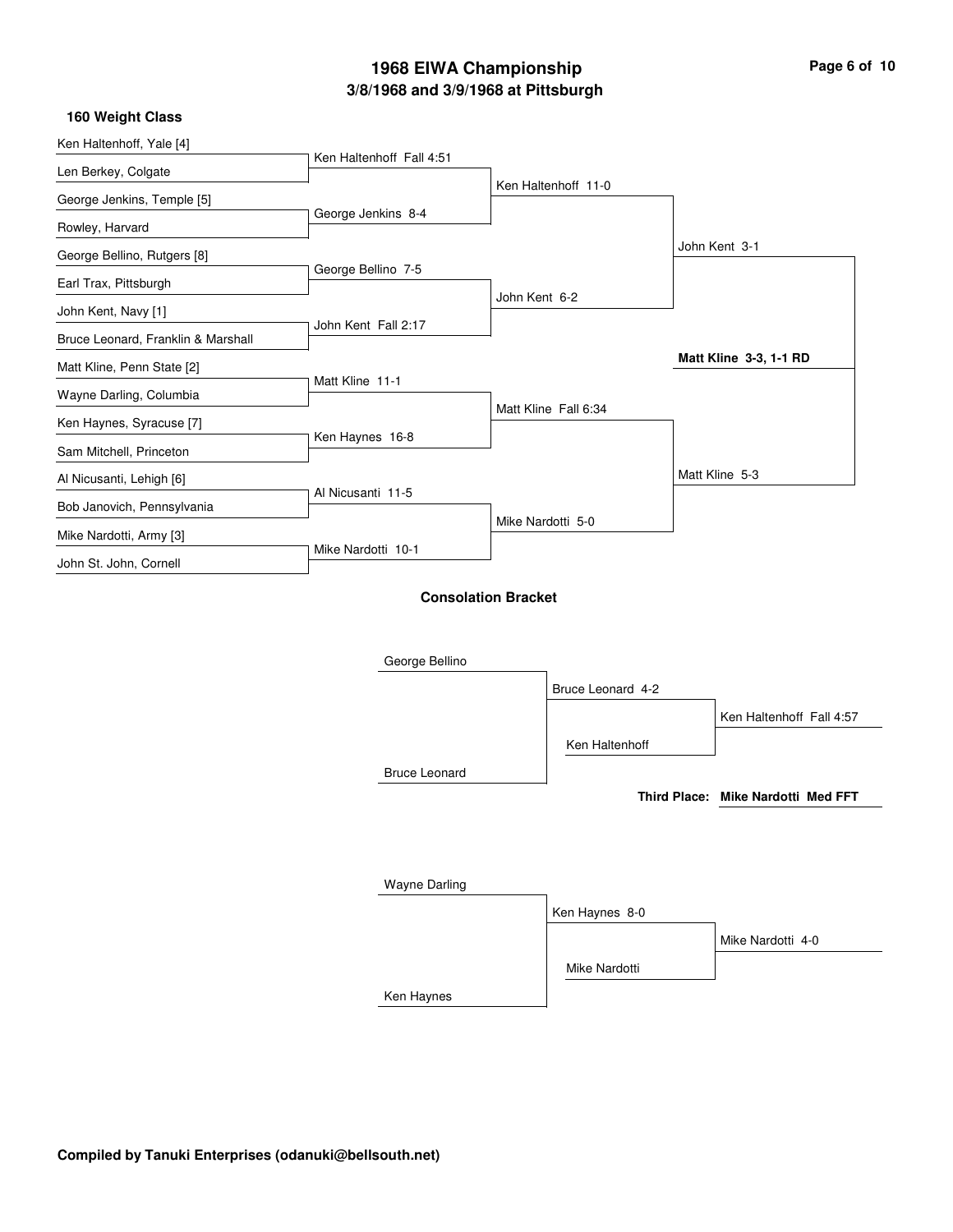|  | Page 7 of 10 |  |  |  |
|--|--------------|--|--|--|
|--|--------------|--|--|--|

i.

÷

### **167 Weight Class**

| Bob Ahrens, Navy [4]              |                      |                            |                   |                              |
|-----------------------------------|----------------------|----------------------------|-------------------|------------------------------|
| Bob Kuhn, Pittsburgh              | Bob Ahrens 7-3       |                            |                   |                              |
| Bob Funk, Penn State [5]          |                      | Bob Ahrens 4-2             |                   |                              |
| Mark Shapiro, Colgate             | Bob Funk Fall 3:51   |                            |                   |                              |
| Terry Murphy, Rutgers [8]         |                      |                            |                   | Tom McEwan 8-8, 2-2 RD       |
| Rick Gleeson, Franklin & Marshall | Terry Murphy 10-6    |                            |                   |                              |
| Tom McEwan, Yale [1]              |                      |                            | Tom McEwan 8-0    |                              |
| Angus Davis, Columbia             | Tom McEwan 9-3       |                            |                   |                              |
| Paul Padlak, Harvard [2]          |                      |                            |                   | Jack Bentz 3-3, 0-0 RD       |
| Mike Crandall, Cornell            | Paul Padlak 7-4      |                            |                   |                              |
| Bob Rust, Syracuse [7]            |                      | Paul Padlak 6-5            |                   |                              |
| Peter Thompson, Princeton         | Bob Rust 10-1        |                            |                   |                              |
| John Dinger, Army [6]             |                      |                            |                   | Jack Bentz 3-0               |
| Bob Goslin, Pennsylvania          | John Dinger 9-1      |                            |                   |                              |
| Jack Bentz, Lehigh [3]            |                      | Jack Bentz 4-1             |                   |                              |
| Dick Eastwick, Temple             | Jack Bentz Fall 1:47 |                            |                   |                              |
|                                   |                      |                            |                   |                              |
|                                   |                      | <b>Consolation Bracket</b> |                   |                              |
|                                   |                      |                            |                   |                              |
|                                   | Angus Davis          |                            |                   |                              |
|                                   |                      |                            | Terry Murphy 10-3 |                              |
|                                   |                      |                            |                   | Bob Ahrens 13-6              |
|                                   |                      |                            | <b>Bob Ahrens</b> |                              |
|                                   | <b>Terry Murphy</b>  |                            |                   |                              |
|                                   |                      |                            |                   | Third Place: John Dinger 2-0 |
|                                   |                      |                            |                   |                              |
|                                   |                      |                            |                   |                              |

| Dick Eastwick |                       |                 |
|---------------|-----------------------|-----------------|
|               | John Dinger Fall 0:58 |                 |
|               |                       | John Dinger 5-0 |
|               | Paul Padlak           |                 |
| John Dinger   |                       |                 |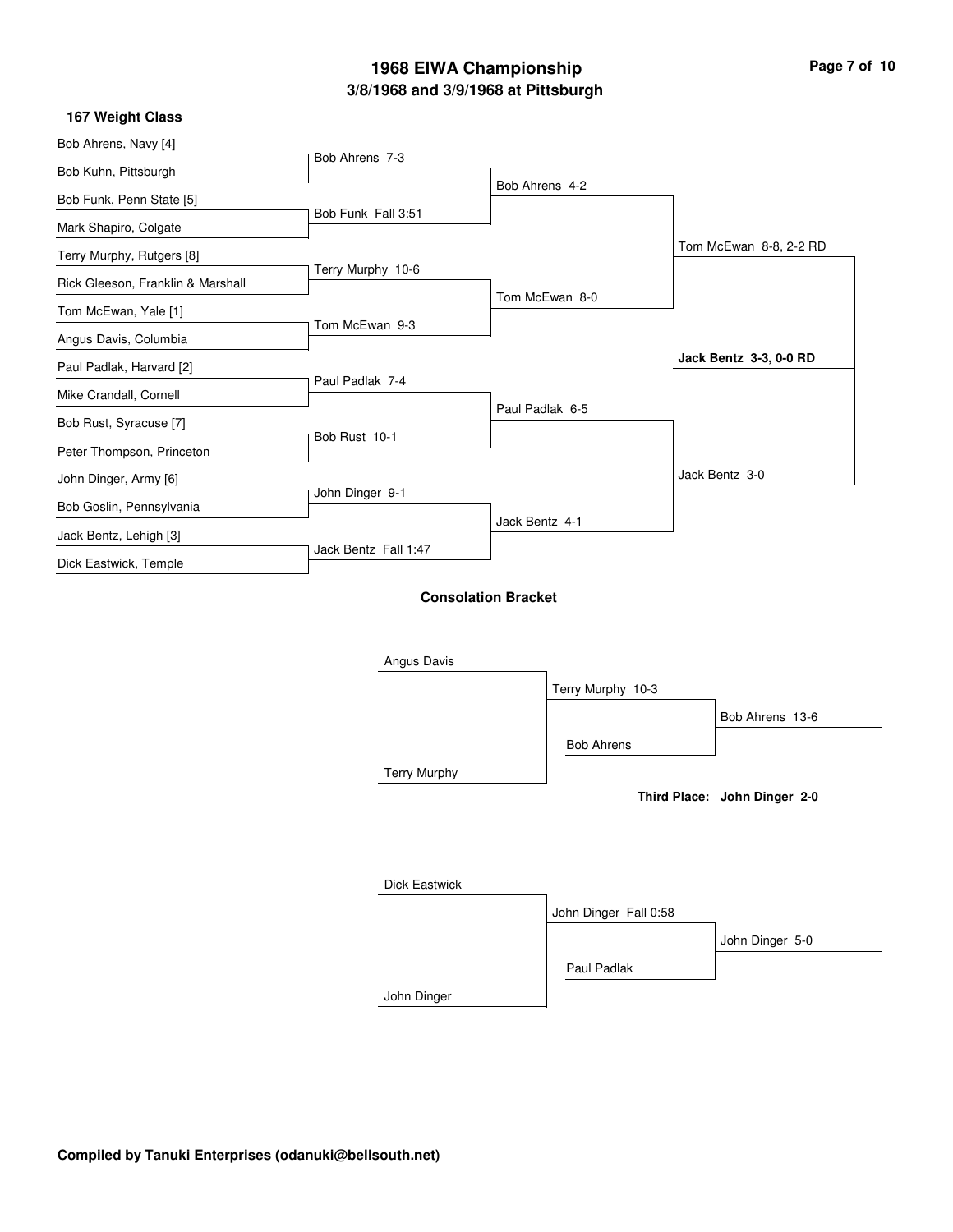$\overline{\phantom{0}}$ 

۰

### **177 Weight Class**

| Ben Welch, Navy [4]                 |                         |                            |                   |                            |
|-------------------------------------|-------------------------|----------------------------|-------------------|----------------------------|
| Del Bloem, Lehigh                   | Ben Welch 11-3          |                            |                   |                            |
| Dave Labosky, Pennsylvania [5]      |                         | Ben Welch 3-2              |                   |                            |
| Charles Vagel, Columbia             | Dave Labosky Fall 3:47  |                            |                   |                            |
| Howie Chatterton, Harvard [8]       |                         |                            |                   | Jim Harter 3-0             |
| Tom McTaggart, Colgate              | Howie Chatterton 10-0   |                            |                   |                            |
|                                     |                         | Jim Harter 5-2             |                   |                            |
| Jim Harter, Army [1]                | Jim Harter 6-0          |                            |                   |                            |
| Randy Kahler, Pittsburgh            |                         |                            |                   | Dick Minekime 5-1          |
| Dick Minekime, Cornell [2]          | Dick Minekime Fall 6:21 |                            |                   |                            |
| Bill Crosswell, Franklin & Marshall |                         |                            | Dick Minekime 6-2 |                            |
| Marc Beem, Princeton [7]            | Marc Beem 10-0          |                            |                   |                            |
| Phil Liller, Penn State             |                         |                            |                   |                            |
| Roy Resavage, Temple [6]            |                         |                            |                   | Dick Minekime Fall 6:07    |
| Ken Brinzer, Rutgers                | Ken Brinzer 6-3         |                            |                   |                            |
| Lee Castner, Syracuse [3]           |                         |                            | Lee Castner 11-5  |                            |
| O'Hare, Yale                        | Lee Castner Fall 6:34   |                            |                   |                            |
|                                     |                         |                            |                   |                            |
|                                     |                         | <b>Consolation Bracket</b> |                   |                            |
|                                     |                         |                            |                   |                            |
|                                     | Randy Kahler            |                            |                   |                            |
|                                     |                         |                            | Randy Kahler 6-3  |                            |
|                                     |                         |                            |                   | Ben Welch 8-4              |
|                                     |                         |                            | Ben Welch         |                            |
|                                     |                         |                            |                   |                            |
|                                     | Howie Chatterton        |                            |                   | Third Place: Ben Welch 9-6 |
|                                     |                         |                            |                   |                            |
|                                     |                         |                            |                   |                            |

| <b>Bill Crosswell</b> |                     |               |
|-----------------------|---------------------|---------------|
|                       | Marc Beem Fall 3:40 |               |
|                       |                     | Marc Beem 4-1 |
|                       | Lee Castner         |               |
| Marc Beem             |                     |               |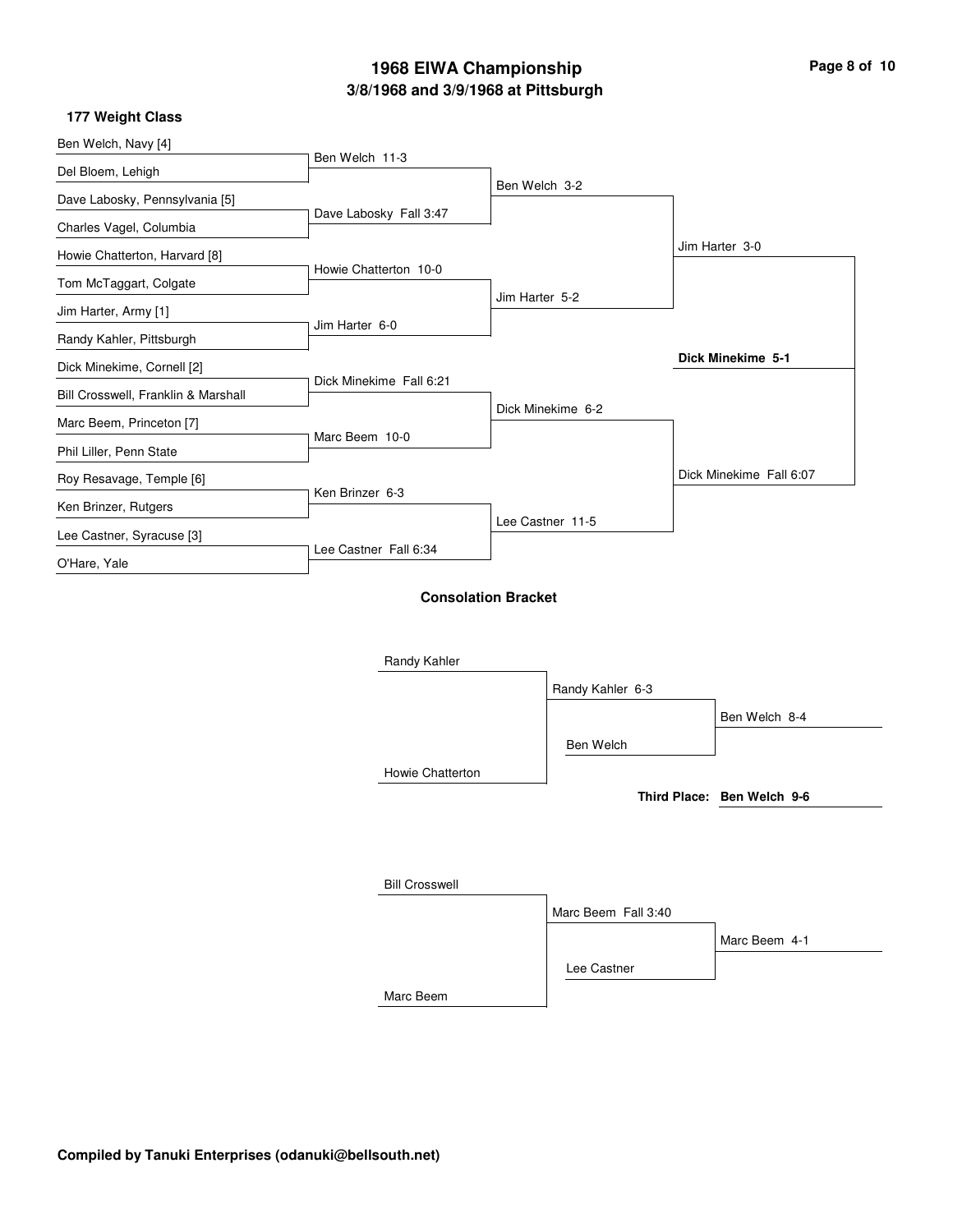| Page 9 of 10 |  |  |
|--------------|--|--|
|              |  |  |

### **191 Weight Class**

| Marc Baretz, Temple [4]                 | Marc Baretz 10-5         |                            |                        |                              |
|-----------------------------------------|--------------------------|----------------------------|------------------------|------------------------------|
| Jim Abbott, Harvard                     |                          | Marc Baretz 3-2            |                        |                              |
| Terry Allen, Navy [5]                   | Terry Allen 6-0 OT       |                            |                        |                              |
| Dave Pottruck, Pennsylvania             |                          |                            |                        |                              |
| Aaron Malinsky, Franklin & Marshall [8] |                          |                            |                        | Rich Lorenzo Fall 6:07       |
| Larry Emerson, Columbia                 | Aaron Malinsky Fall 7:07 |                            |                        |                              |
| Rich Lorenzo, Penn State [1]            |                          |                            | Rich Lorenzo Fall 1:03 |                              |
| Joel Tozer, Syracuse                    | Rich Lorenzo Fall 0:41   |                            |                        |                              |
| Gene Detwiler, Colgate [2]              |                          |                            |                        | Rich Lorenzo Fall 2:35       |
| R.H. Potts, Yale                        | Gene Detwiler 7-3        |                            |                        |                              |
| Peter Woodworth, Cornell [7]            |                          |                            | Gene Detwiler 7-2      |                              |
| Karwan, Army                            | Peter Woodworth 3-2      |                            |                        |                              |
| Ron Ries, Lehigh [6]                    |                          |                            |                        | Gene Detwiler 6-3            |
| Paul Allen, Pittsburgh                  | Paul Allen Fall 4:32     |                            |                        |                              |
| Julian McPhillips, Princeton [3]        |                          |                            | Julian McPhillips 10-2 |                              |
| Bruce Rockwell, Rutgers                 | Julian McPhillips 8-0    |                            |                        |                              |
|                                         |                          | <b>Consolation Bracket</b> |                        |                              |
|                                         |                          |                            |                        |                              |
|                                         |                          |                            |                        |                              |
|                                         | Joel Tozer               |                            |                        |                              |
|                                         |                          |                            | Aaron Malinsky 12-0    |                              |
|                                         |                          |                            |                        | Marc Baretz Fall 5:19        |
|                                         |                          |                            | Marc Baretz            |                              |
|                                         | Aaron Malinsky           |                            |                        |                              |
|                                         |                          |                            |                        | Third Place: Marc Baretz 1-0 |
|                                         |                          |                            |                        |                              |
|                                         |                          |                            |                        |                              |
|                                         | R.H. Potts               |                            |                        |                              |
|                                         |                          |                            | Peter Woodworth        |                              |
|                                         |                          |                            |                        | Julian McPhillips 1-0 OT     |
|                                         |                          |                            | Julian McPhillips      |                              |

Peter Woodworth